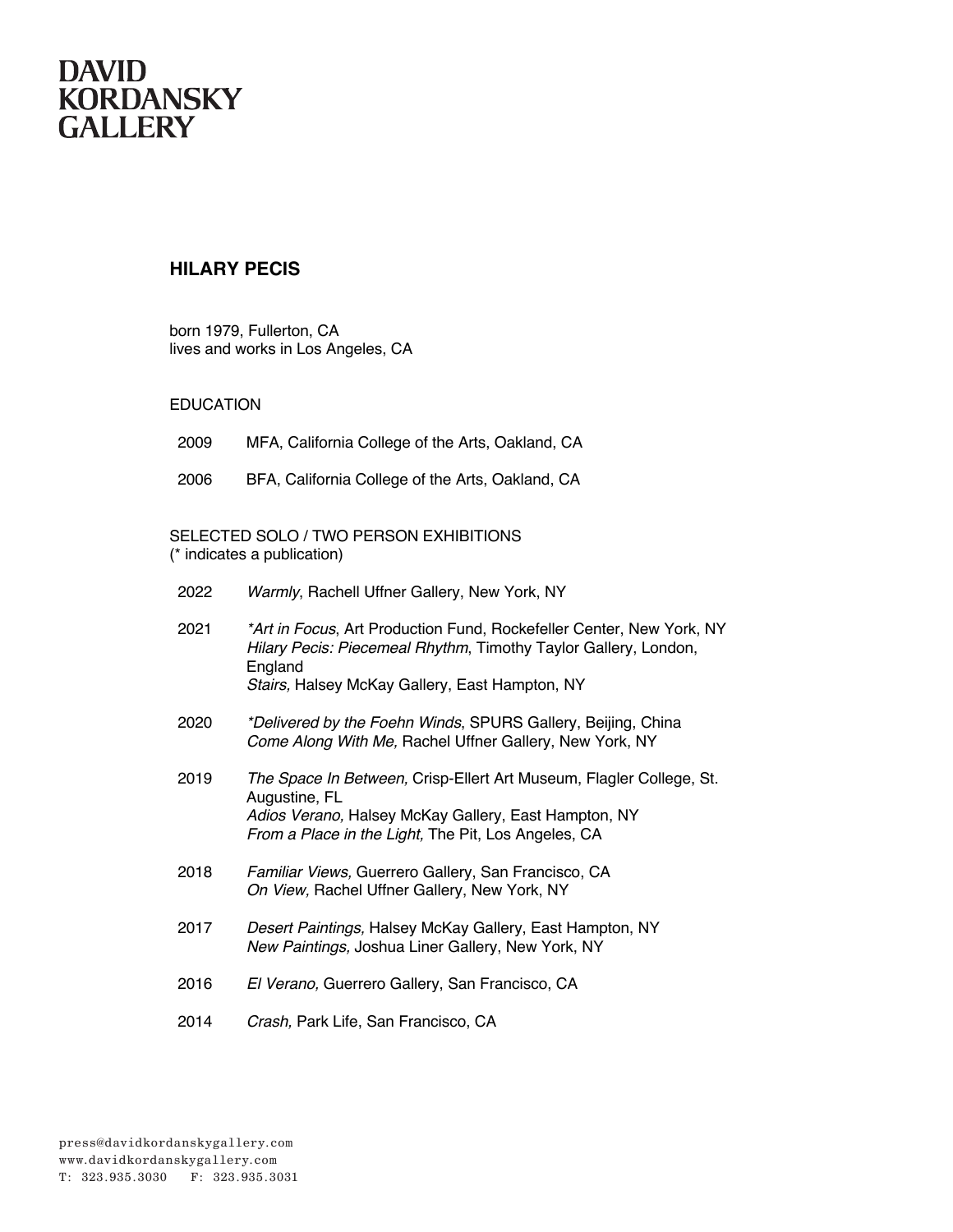- 2012 *In Accordance,* Halsey McKay Gallery, East Hampton, NY *Consensus,* Guerrero Gallery, San Francisco, CA
- 2011 Galleria Glance, Turin, Italy *Half Truths and Outright Lies,* Guerrero Gallery, San Francisco, CA

#### SELECTED GROUP EXHIBITIONS

(\* indicates a publication)

- 2022 *Common Ground: UCCA 15th Anniversary Patrons Collection Exhibition,*  UCCA Center for Contemporary Art, Beijing, China *\*Artists Inspired by Music: Interscope Reimagined*, Los Angeles County Museum of Art, Los Angeles, CA
- 2021 *The Beatitudes of Malibu*, David Kordansky Gallery, Los Angeles, CA *Present Generations: Creating the Scantland Collection of the Columbus Museum of Art,* Columbus Art Museum, Columbus, OH *FEEDBACK*, curated by Helen Molesworth, Jack Shainman Gallery, The School, Kinderhook, NY *10 Years*, Halsey McKay Gallery, East Hampton, NY *Dear John*, Adams and Ollman, Portland, OR
- 2020 *L.A.: Views,* MAKI Gallery, Tokyo, Japan *High Voltage,* The Nassima-Landau Project, Tel Aviv, Israel *REFLECTIONS,* GANA Art Center, Seoul, South Korea *James English Leary, Milena Muzquiz, Hilary Pecis, Ryan Steadman, Johannes VanDerBeek,* Halsey McKay Gallery, East Hampton, NY *\*Nothing (But Flowers),* Karma, New York, NY *Dwelling is the Light,* online exhibition curated by Katy Hessel, Timothy Taylor, London, England *Make Me One With Everything,* Grifter Space, New York, NY
- 2019 *I <3 Paint 3,* curated by Kim Dorland, Patel Gallery, Toronto, Canada
- 2018 *California Love,* Galerie Droste, Wuppertal, Germany *Care and Feeding: The Art of Parenthood,* The Palo Alto Art Center, Palo Alto, CA *Glade Hits,* Halsey McKay Gallery, East Hampton, NY *How They Ran,* Over the Influence, Los Angeles, CA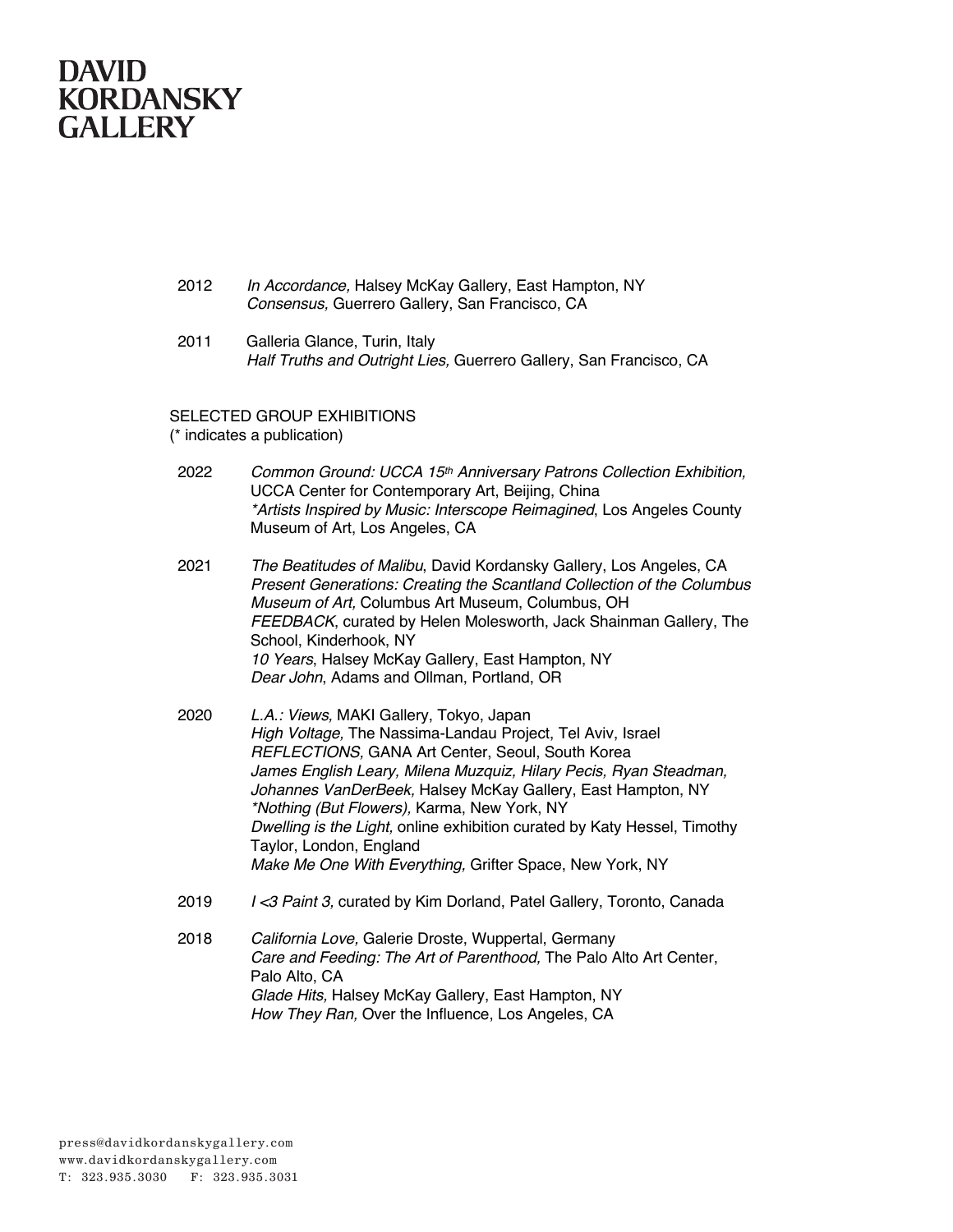# **DAVID<br>KORDANSKY<br>GALLERY**

*Sun Gazers,* The Pit, Glendale, CA *The Vanity of Earthly Achievements,* Orth Contemporary, Tulsa, OK

| 2017 | Does it Make a Sound?, Ochi Gallery, Ketchum, ID<br>Fake News, CES Gallery, Los Angeles, CA<br>GOAT: A Tribute to Muhammad Ali, Joshua Liner Gallery, New York, NY                                                                          |
|------|---------------------------------------------------------------------------------------------------------------------------------------------------------------------------------------------------------------------------------------------|
| 2016 | How High?, curated by Ryan Travis Christian & Travis Fish, Left Field<br>Gallery, San Luis Obispo, CA<br>Southland, curated by Patrick Martinez, Charlie James Gallery, Los<br>Angeles, CA                                                  |
| 2015 | Works on Paper, Hunted Projects, Tilburg, Netherlands                                                                                                                                                                                       |
| 2014 | Ghost Current, curated by Ryan Wallace, V1 Gallery, Copenhagen,                                                                                                                                                                             |
|      | Denmark<br>Ducks, curated by Ryan Travis Christian, Greenpoint Terminal Gallery,<br>Brooklyn, NY                                                                                                                                            |
| 2012 | End of Days, Mixed Greens Gallery, New York, NY                                                                                                                                                                                             |
| 2011 | Elisabeth Bernstein, Daniel Gordon, & Hilary Pecis, Halsey McKay<br>Gallery, East Hampton, NY<br>Domestic Goods, curated by Ryan Wallace, Eric Firestone Gallery, East<br>Hampton, NY<br>The Lab, San Francisco, CA                         |
| 2010 | Boom!, Southern Exposure, San Francisco, CA<br>Shadow Shop, project by Stephanie Syjuco, San Francisco Museum of<br>Modern Art, San Francisco, CA<br>Berkeley Art Center, Berkeley, CA<br>Hello Sweden, KRETS Gallery, Malmo, Sweden        |
| 2009 | Super Fine, Morgan Lehman Gallery, New York, NY<br>Remix, Catherine Clark Gallery, San Francisco, CA<br>Sports, Synchronicity, Los Angeles, CA                                                                                              |
| 2008 | Bobby Hutton, Luggage Store, San Francisco, CA<br>Allegory of the Mountain, Mahan Gallery, Columbus, OH<br>Immediate Future: The Murphy & Cadogan Fellowships in the Fine<br>Arts, San Francisco Arts Commission Gallery, San Francisco, CA |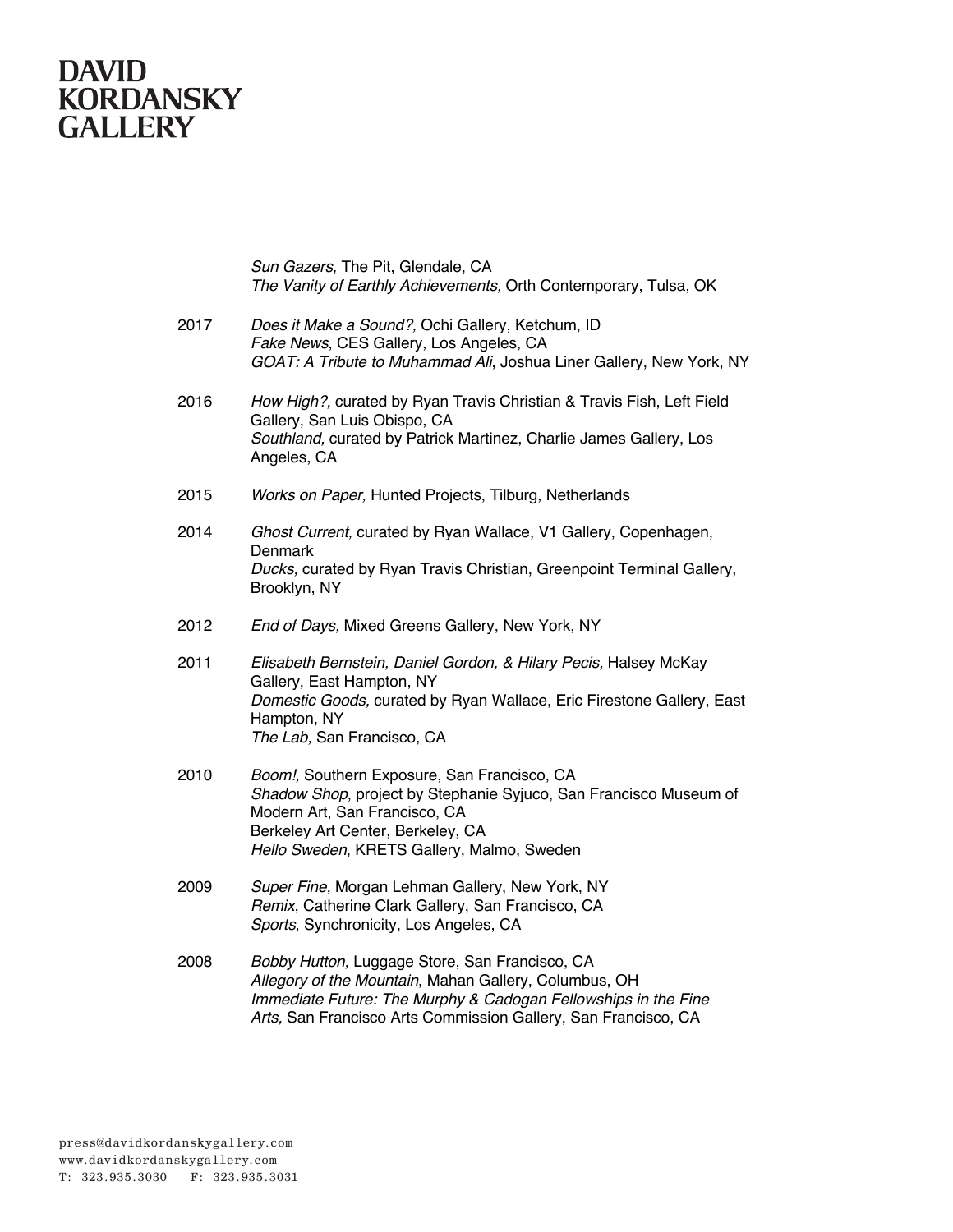*New Landscapes,* Dominican University of San Rafael, San Rafael, CA

- 2007 *Grounded*, Southern Exposure, San Francisco, CA *Domestic*, Roberts & Tilton, Los Angeles, CA *Albedo*, Eleanor Harwood Gallery, San Francisco, CA
- 2006 *The Marfa Salon,* Marfa, TX *West Coast Windows,* curated by Oliver Halsman Rosenberg**,** Samsøn, Boston, MA

#### GRANTS / AWARDS / RESIDENCIES

- 2011 *Heroes and Hearts*, San Francisco General Hospital, San Francisco, CA
- 2009 Aurobora Press Residency, Ketchum, ID
- 2008 Murphy and Cadogan Fellowship, San Francisco Art Foundation, San Francisco, CA

#### SELECTED BIBLIOGRAPHY

(\* indicates non-periodical book, catalogue, or other publication)

2022 \**(Nothing but) Flowers*, with texts by Hilton Als, Helen Molesworth, David Rimanelli, New York: Karma, 2022 Scott, Andrea K., "Hilary Pecis," *The New Yorker*, March 28, 2022, p. 14, and *NewYorker.com*, March 18, 2022 "Post-War And Contemporary Art Day Sale Realised a Total of £14,168,940 / RMB 117,474,682 / \$18,802,183 / €16,931,883," *SalonPriveMag.com*, March 21, 2022 Kazanjian, Dodie, "Meet the Women of Frogtown, An Artist Community Like No Other," *Vogue Magazine*, April 2022, pp. 46, 53-54, and *Vogue.com*, March 12, 2022 Wagner, Albert, "Meet the Women of Frogtown, An Artist Community Like No Other," *VerveTimes.com*, March 12, 2022 Quinlan, Adriane, "Still Lifes and Landscapes That Capture Sunny Los Angeles," *The T List – T Magazine Online*, March 10, 2022 "Solid or Fickle? Where is the Art Market Headed?," *MutualArt.com*, March 8, 2022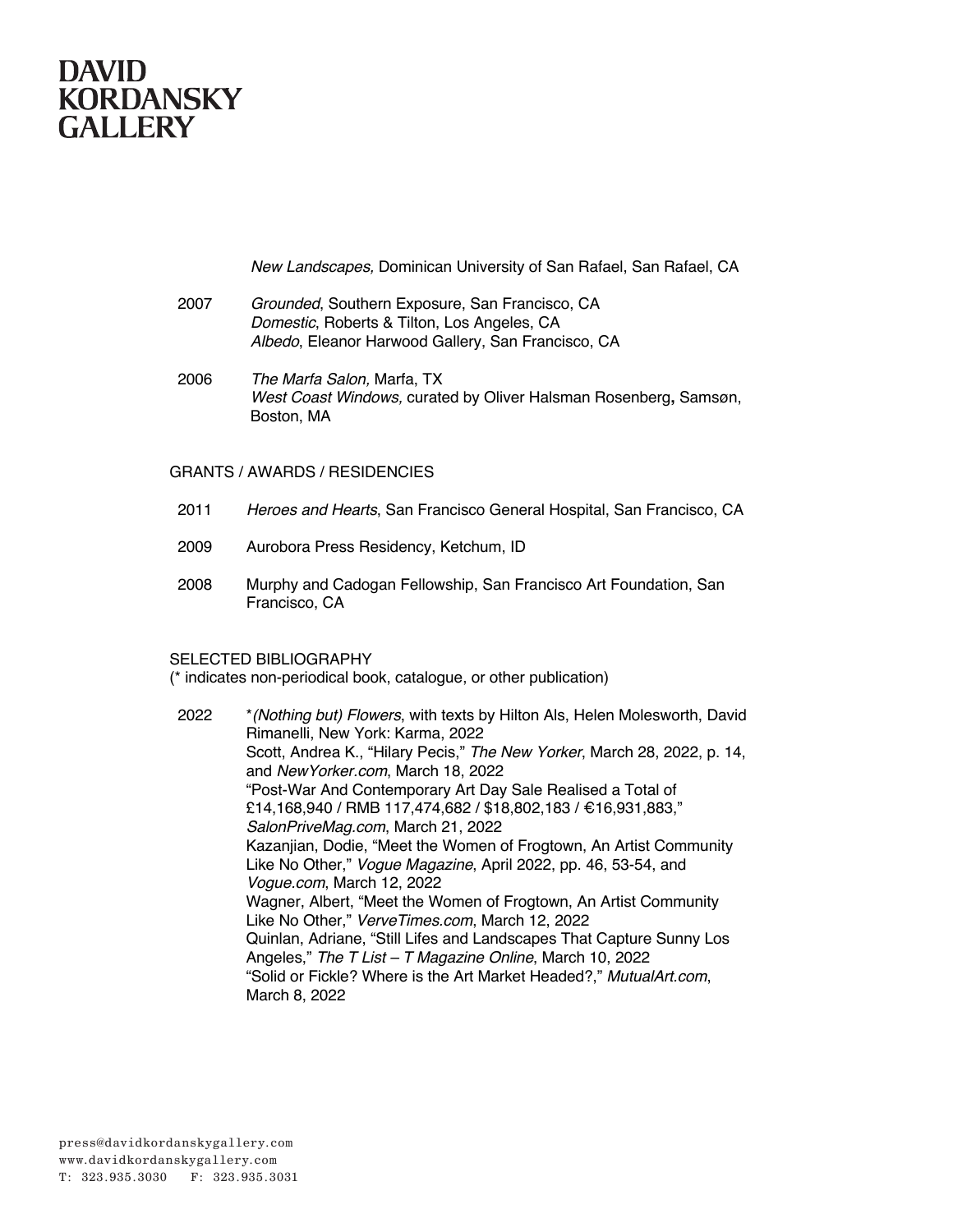Raybaud, Sebastien, "Two Banksy Paintings from Robbie Williams' Collection Fetch Combined US\$9.5 Million," *TheValue.com*, March 4, 2022

Villa, Angelica, "Record-Breaking Magritte Leads Sotheby's \$297 M. London Sales," *Artnews.com*, March 2, 2022

Jenkins, Chris, "Magritte Painting Sets New European Record at Sotheby's," *ArtsAndCollections.com*, March 2022

Cascone, Sarah, "KAWS, Eddie Martinez, and Other Big Names Are Donating Art to Raise Money to Cure a Rare Childhood Disease," *Artnet.com*, February 28, 2022

Williams, Diane, "Five Stories," *Harper's Magazine*, March 2022, p. 69, and *Harpers.org*, February 16, 2022

"In Pictures: See How LACMA's New Interscope Records Show Pairs Artists with the Musicians That Inspire Them, from Lana Del Rey to Dr. Dre," *Artnet.com*, February 4, 2022

"Rockefeller Center Kicks Off 2022 Public Art Program With a 125-Foot Mural, New Line-Up of Artists," *ArtfixDaily.com*, January 28, 2022 Rugoff, Lazlo, "Classic Interscope albums reimagined by artists in 47xLP

limited vinyl series," *TheVinylFactory.com*, January 25, 2022 Eggersten, Chris, "Interscope to Re-Release Iconic Albums on Limited-Edition Vinyl for 30th Anniversary," *Billboard.com*, January 24, 2022 Petriti, Natalia, "Interscope Records Lands at the Los Angeles Museum of Art for the 30th Anniversary of its Founding," *AllYou.gr*, January 20, 2022

Rahman, Abid, "KAWS, Takashi Murakami, Lauren Halsey Among Artists to Feature in LACMA Exhibition Inspired by Music of Interscope Records," *HollywoodReporter.com*, January 13, 2022

"Interscope Records Kicks off 30th Anniversary Celebration," *Finance.Yahoo.com*, January 13, 2022

Gonzales, Erica, "These Artists Are Reinterpreting Music by Billie Eilish, Blackpink, Olivia Rodrigo, and More as Original Works," *Elle.com*, January 13, 2022

Armstrong, Annie, "Rachel Uffner's Tastemaking Gallery Survived the Great Recession and the Pandemic. The Daily Grind Is Much Harder," *Artnet.com*, January 10, 2022

2021 *\*Art in Focus: Hilary Pecis*, featuring a conversation between Hilary Pecis and Julie Smith Schneider, New York: Art Production Fund & Rockefeller Center, 2021 "Hot Lots: 6 Works That Decimated Their Estimates at London's Frieze

Week Contemporary Art Day Sales," *Artnet.com*, October 2, 2021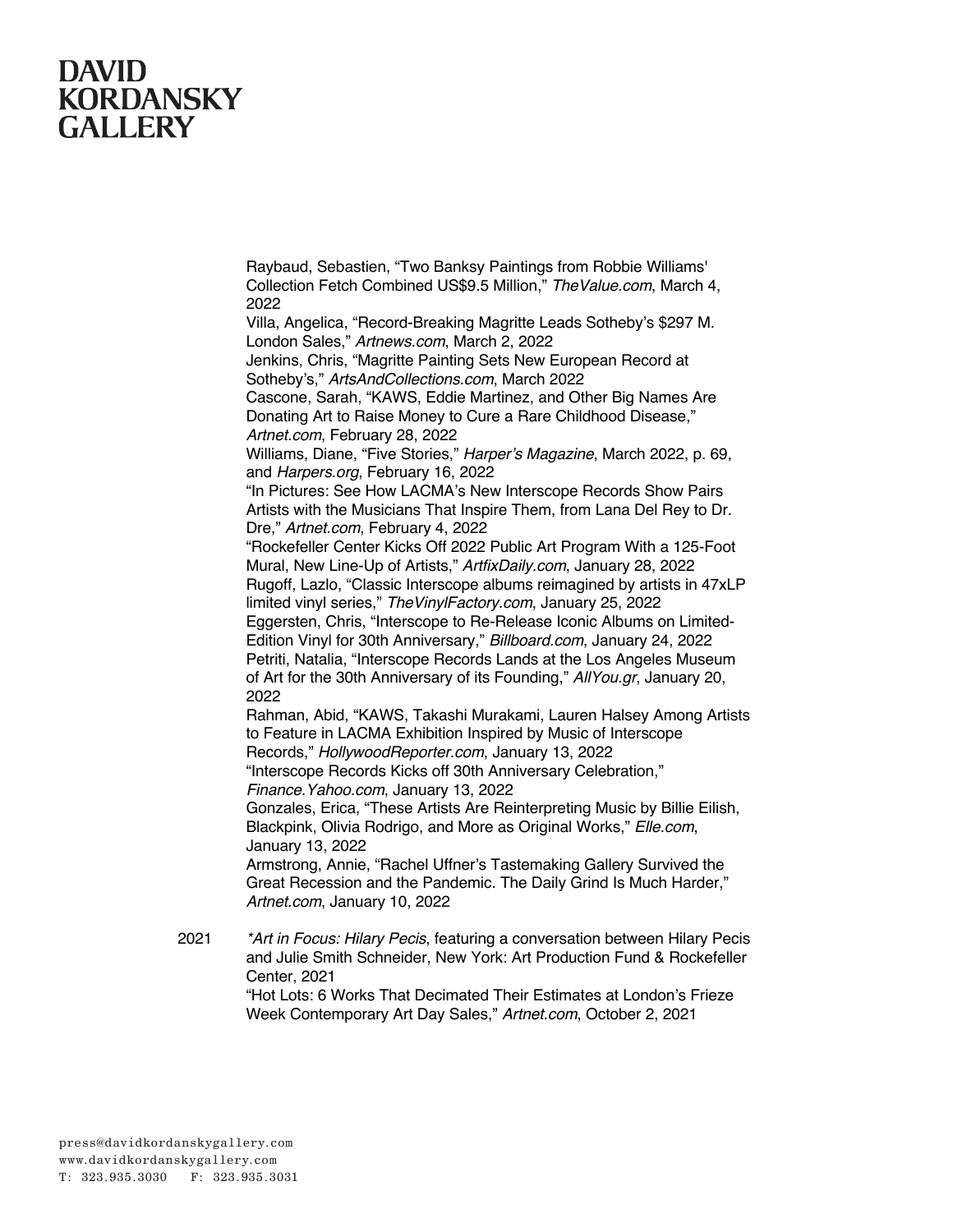Durón, Maximilíano, "L.A. Dealer David Kordansky to Open New York Space Next Year," *ARTnews.com*, September 30, 2021 Villa, Angelica, "With Her Market Ascending, Hilary Pecis Joins Los Angeles's David Kordansky Gallery," *ARTnews.com*, September 20, 2021 Heinrich, Will, "Teaching a New Inclusiveness," *The New York Times*, August 13, 2021, p. C9 Gilson, Nancy, "Columbus Museum of Art's 'Present Generations' Shines Spotlight on 27 Living Artists," *Dispatch.com*, July 25, 2021 Fontaine, Pearl, "Hilary Pecis Enchants Rockefeller Center with Colorful, Intimate Work," *Whitewall.art*, July 22, 2021 Gamboa, Nancy, "Hilary Pecis Captures the Layers of Los Angeles's Landscapes," *CulturedMag.com*, June 23, 2021 Gilson, Nancy, "Scantland Family Donates Art as Well as a \$2 Million Endowment to Columbus Museum of Art," *Dispatch.com*, June 22, 2021 Alleyne, Allyssia, "What to See in Central London During Gallery Weekend," *Frieze.com*, June 21, 2021 Chiotakis, Steve, "Landscapes, Human Body, And Crafts: Themes of Summer LA Group Exhibits Highlighting New Artists," *KCRW.com*, June 16, 2021 Vitello, Gwynned, "Hilary Pecis: The Humble is Whole," *Juxtapoz.com*, June 12, 2021 Dafoe, Taylor, "'She's Kind of Our David Hockney': How Hilary Pecis Set the Art World Aflutter with Charming Paintings of Life in Los Angeles," *Artnet.com,* June 10, 2021 Sutton, Benjamin, "8 Artists Who Had Breakout Moments This Spring Auction Season," *Artsy.net*, June 9, 2021 Primo, Evan, "Hilary Pecis: Piecemeal Rhythm at Timothy Taylor, London," *Juxtapoz.com*, May 25, 2021 Smith, Ellie, "The Best Art Exhibitions in London," *CountryandTownHouse.co.uk*, May 5, 2021 Tauer, Kristen, "Katy Hessel Curates Virtual Group Show 'Dwelling is the Light' for Timothy Taylor," *WWD.com*, April 23, 2020 2020 *\*Hilary Pecis: Delivered by the Foehn Winds*, with text by Luan Shixuan

and a conversation between Hilary Pecis and Sherry Lai, Beijing: SPURS Gallery, 2020 Joan, Tucker, "The Art of the 'Gram," *Harper's Bazaar Latin America*, December 4, 2020 Steinberg, Jessica, "New TLV Art Space Aims to Elevate Israeli Art Aesthetic," *TheTimesofIsrael.com*, November 27, 2020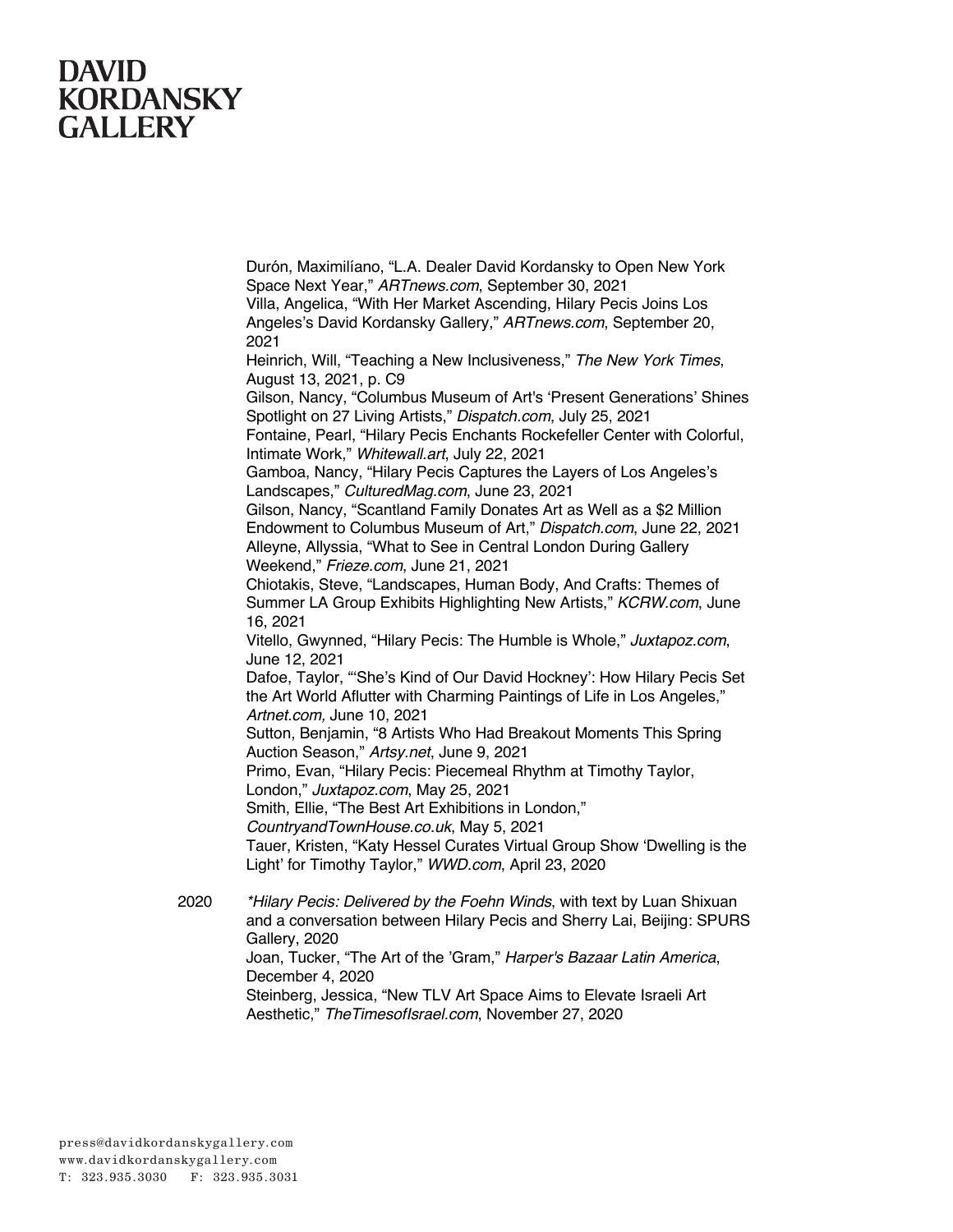Rosenberg, Karen, "Artist Hilary Pecis on Traveling Remotely Through Painting," *ArtfulJaunts.com,* June 3, 2020

Berg, Allison, "Won't You Be My Neighbor?" *LALA Mag,* Spring 2020, pp. 56-59

Vogel, Maria, "Amidst Covid-19, Instagram Becomes Home To Art-Driven Fundraisers," *CulturedMag.com,* May 3, 2020

da Silva, José, Gareth Harris and Gabriella Angeleti, "Three Artist Studios To Visit From Home This Weekend," *TheArtNewspaper.com,* April 24, 2020

Cowan, Katy, "Paintings By Hilary Pecis That Invite Us Into Her Private World In Southern California," *CreativeBoom.com*, March 30, 2020 Cascone, Sarah, "Stir Crazy Already? Feast Your Eyes on 20 Works of Art That Celebrate the Joys of Being at Home," *Artnet.com,* March 13, 2020

Russo, Emmalea, "Hilary Pecis," *Artforum.com*, Critics' Picks, March 12, 2020

Johnson, Paddy, "The 12 Best Gallery Exhibitions Across the Country Opening in Spring," *Observer.com,* March 2, 2020

Cascone, Sarah, "Editors' Picks: 19 Things Not to Miss in New York's Art World This Week," *Artnet.com,* March 2, 2020

Vogel, Maria, "Looking for Fresh Talent? Here Are 7 Rising-Star Artists to Seek Out at Armory Week 2020 in New York," *Artnet.com,* March 2, 2020

- 2019 Purvey, Lee, "Snap Review: Hilary Pecis at The Pit," *ContemporaryArtReview.la*, May 22, 2019 Gerlis, Melanie, "Collecting," *FT.com*, January 25, 2019
- 2018 Smith, Tasmin and Matt Gonzalez, "Hilary Pecis' 'Familiar Views' In San Francisco," *Juxtapoz.com*, October 25, 2018 Russeth, Andrew, "May: A Roving Restaurant, Frieze New York, A\$AP Rocky Alights, the School in Kinderhook," *ARTNews.com*, September 13, 2018 Russeth, Andrew, "Critic's Diary," *ARTNews.com,* September 12, 2018 Fateman, Johanna, "Curtis Talwst Santiago / Hilary Pecis at Rachel Uffner," *The New Yorker*, June 25, 2018, p. 8
- 2017 Peiffer, Prudence, "Hilary Pecis at Joshua Liner," *Artforum*, Summer 2017, p. 362 Horst, Aaron, "Fake News at CES Gallery," *ContemporaryArtReview.la*, May 19, 2017 "Fake News," *WSIMag.com*, May 11, 2017